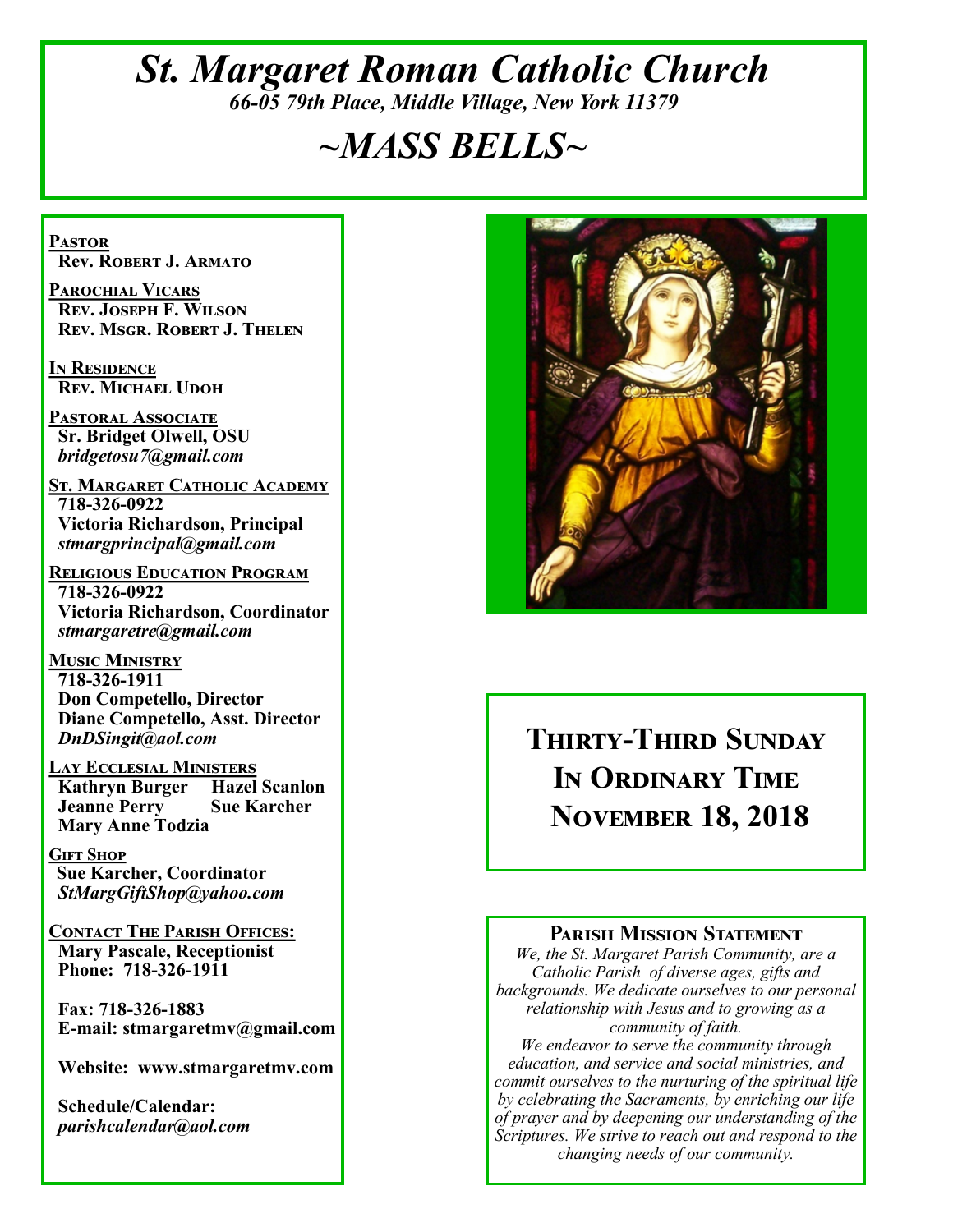### *MASSES FOR THE WEEK*

| SUN.                           | <b>NOVEMBER 18 - THIRTY-THIRD SUNDAY IN</b><br><b>ORDINARY TIME</b>                                                                                                                          |  |  |  |
|--------------------------------|----------------------------------------------------------------------------------------------------------------------------------------------------------------------------------------------|--|--|--|
| 7:30<br>9:00                   | Thomas Massa<br>Il Popolo della Parocchia/In Honore San<br>Francesco DePaola e Alessio Famiglia/<br>Giuseppe, Vincenza e Antonino Sanfilippo/<br>Salvatore Fazzolari/                        |  |  |  |
| 10:30<br><b>NOON</b><br>5:00PM | Margaret M. Forte (BIRTH)<br>Martin & Charlotte Wintergerst<br>Richard Garczynski                                                                                                            |  |  |  |
| MON.<br>7:00<br>9:00           | <b>NOVEMBER 19 - WEEKDAY</b><br>Walter & Katherine Weiner Family<br><b>Fred Basedow</b>                                                                                                      |  |  |  |
| TUE.<br>7:00<br>9:00           | <b>NOVEMBER 20 - WEEKDAY</b><br><b>Irene Sica</b><br>Jennie Fitapelli                                                                                                                        |  |  |  |
| WED.                           | <b>NOVEMBER 21 - THE PRESENTATION</b><br>OF THE BLESSED VIRGIN MARY                                                                                                                          |  |  |  |
| 7:00<br>9:00                   | John Martinkat<br><b>Fred Basedow</b>                                                                                                                                                        |  |  |  |
| THU.                           | <b>NOVEMBER 22 - ST. CECILIA/</b><br><b>THANKSGIVING DAY</b>                                                                                                                                 |  |  |  |
| 9:00                           | People of the Parish                                                                                                                                                                         |  |  |  |
| FRI.                           | <b>NOVEMBER 23 - STS. CLEMENT, I/</b><br><b>COLUMBAN/BLESSED MIGUEL AGUSTIN</b>                                                                                                              |  |  |  |
| 7:00<br>9:00                   | <b>Irene Sica</b><br><b>Frank Banks</b>                                                                                                                                                      |  |  |  |
| SAT.                           | <b>NOVEMBER 24 - ST. ANDREW</b><br><b>DUNG-LAC</b>                                                                                                                                           |  |  |  |
| 9:00                           | <b>COLLECTIVE: Deceased Pastors, Priests</b><br>and Religious of St. Margaret Parish/Lena<br>and Joseph Mazzola/Anna Koulmey/                                                                |  |  |  |
|                                | 5:00PM Steven Dominic Belviso (ANNI)                                                                                                                                                         |  |  |  |
| SUN.                           | <b>NOVEMBER 25 - OUR LORD JESUS</b><br><b>CHRIST KING OF THE UNIVERSE</b>                                                                                                                    |  |  |  |
| 7:30<br>9:00                   | Anthony Tavarone<br>Vincenza, Mariano e Salvatore Palmeri/<br>Daniele Bussa/Rosario, Rosaria & Nunzio<br>Taormina/Antonino Panipinto/Ignazio e Grazia<br>Leto/Giuseppe Spallino/Mary Romano/ |  |  |  |
| 10:30<br><b>NOON</b><br>5:00PM | Steven Belviso<br>People of the Parish<br>Carl Dokter/George Smith/Jerome Leonard<br>Peter Bojceniuk                                                                                         |  |  |  |
|                                |                                                                                                                                                                                              |  |  |  |

### **SECOND COLLECTION**

 There will be a **second collection** at all of the Masses this weekend in support of the *Campaign for Human Development*. Please be as generous as your means allow.

# **PARISH INFORMATION**

**The Rectory office is open Monday - Thursday - 9 am to Noon, and 1 pm to 7pm Friday - 9 am to Noon, and 1 pm to 5 pm Saturday - by appointment Sunday - closed**

**CONFESSIONS** - Saturday, 4-4:45 pm or by appointment with a priest.

**NOVENA** to Our Lady of the Miraculous Medal Mondays after the 9am Mass.

**BAPTISMS** take place on the 1st and 3rd Sundays of the month. Please call the rectory for an appointment and to register your child.

**WEDDINGS MUST** be scheduled at least six months in advance by appointment with a priest or a deacon. Please call the rectory office. For marriage preparation information visit www.pre-cana.org.

**THE ENGLISH CHOIR** rehearses on Tuesday, at 7 pm in the Church. Tenors and baritones needed!

**IL CORO ITALIANO** prattica ogni Domenica prima della Messa Italiana.

**THE YOUTH CHOIR** rehearses on Thursday, from 6-7 pm in the Church. For more info, DnDsingit@aol.com

**BOY SCOUT TROOP #119** meets on Tuesdays from 7:15-9 pm in the Parish Hall. New members are welcome, age 10 1/2 & up. Call Mr. Krzewski, 718-894-4099.

**CUB PACK #119** meets on Mondays from 7-8:30 pm in the Parish Hall. New members welcome, age 6 to 10-1/2. Call Mr. Krzewski, 718-894-4099.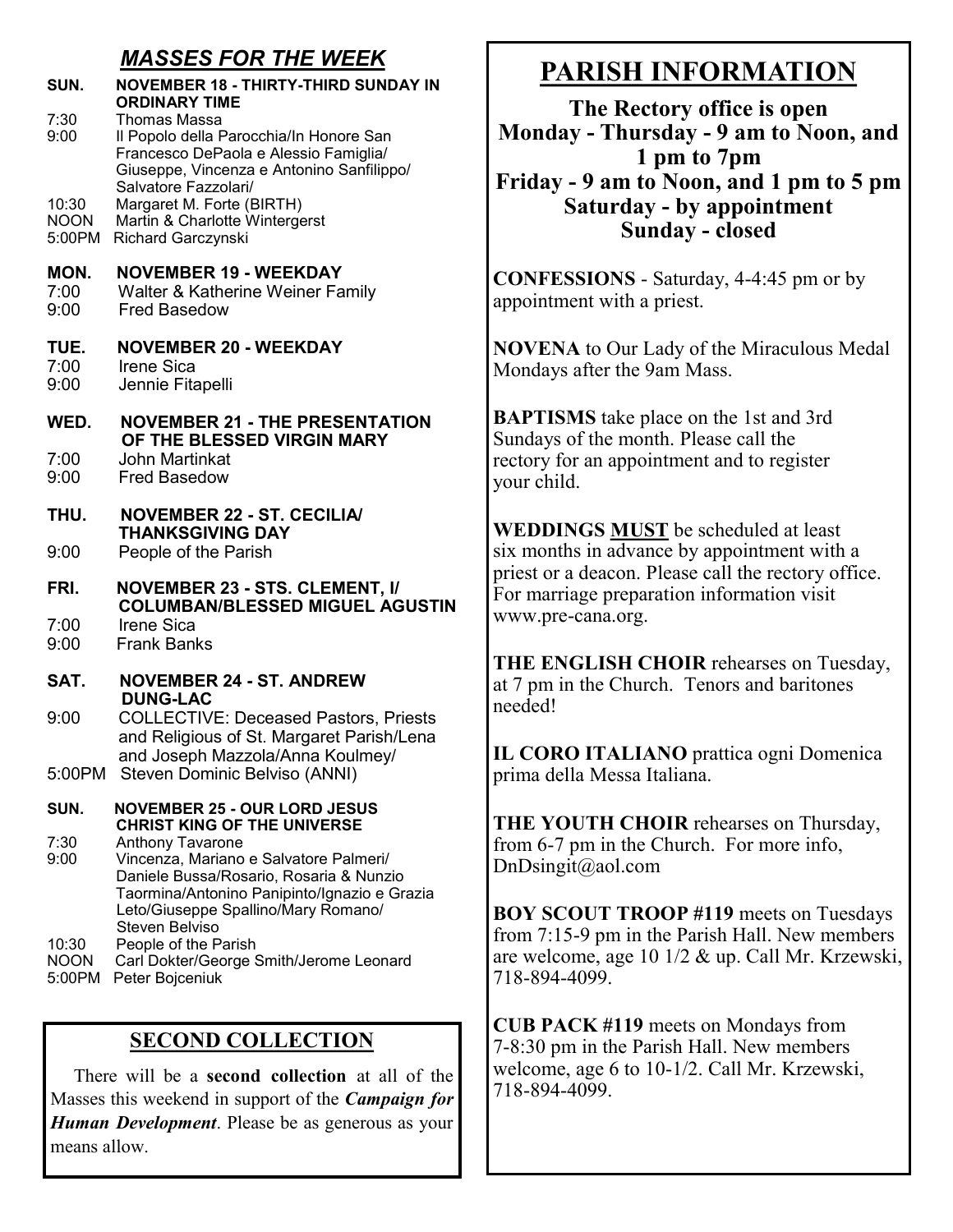# PLEASE PRAY FOR OUR SICK

Karen Guarascio, Connie Faccibene, Eileen Hinrichs, Linda Frazier, Cari Ann Falk-LoBello, Glen Falk, Ronald Frazier, John Downer, Robert Sabini, Lee Falk, Scott White, Baby McKinley Kelleher, Sean Harrison, Justin James Quirke, Elizabeth Ott, Marion Caracciola, Baby Keila Mary Champoli, The Ferrugio Family, Sandra Slattery, Richard Santangelo, Joseph Simon, James Taylor, James Leung, Dr. Joan Virostko, Alfie Poje, Margaret Cosentino, Ann Pompeo, Gloria Mojica, Larry Dumbra, Bob Marvin, Joseph O'Brien, Katie Bryzgornia, Daniel Fox, Domenica Millitello, Caterina D'Anna, Evelyn Mojica, Immaculate Marge D'Elia, Carol Arevalo, Jim O'Driscoll, Victoria Lippolis, Mary Rigovich, Matteo Sabini, Charles Schaaf, Alvaro Andres Gonzalez, Luis Sanchez, Billy Gillespie, George McGarry, Cathie Greulich, Anthony Bruno, Charles G. Krzewski, John Wert, Joseph Stubbs, Bob & Karen Schaefer, Michael Hirst, Mary Harrison, John Murphy, Anne McGinnis, Richard Santangelo, Norma Voyer, Vicky Turato, Adriana Caruso, Julio Pelaez, Maritza Gutierrez, Graciela Mora, Cindy Mulore, Salvatore Tuttolomondo,

*The names will remain for 3 months, please call 718-326-1911 and ask for continued prayers.*

#### **Prayer Requests**

**Pray for vocations to the Priesthood and Religious Life.** 

**Please pray for our men and women from our Parish serving in the defense of our country: Lt. Col. Thomas Frohnhoefer Sgt. Robert A. Domenici** 



#### *WE RECALL OUR BELOVED DECEASED*

*Especially, Marguerite Scaturro, Ivan Rakaric, Mark Richard Wiesner, Sr. Gloria Furino, May they rest in Christ's Peace!*

# *MEMORIALS*

### *WINE & HOST THIS WEEK*

*are offered in memory of John Martinkat at the request of Hildegard & Family.*

### *LAMP & CANDLE THIS WEEK*

*are offered in memory of Lena & Joseph Mazzola at the request of Ben Armato.*

# *TABERNACLE LAMP*

*is lit in memory of Linda Castagna at the request of Michael, Anneliese & Family.*

## **TODAY'S READINGS**

*Thirty-Third Sunday in Ordinary Time*

Dn 12:1-3 Ps 16:5, 8, 9-10, 11 Heb 10:11-14, 18 Mk 13:24-32

### **READINGS FOR THE WEEK**

Monday: Rv 1:1-4; 2:1-5 Ps 1:1-2, 3, 4 & 6 Lk 18:35-43

Lk 19:1-10

Tuesday: Rv 3:1-6, 14-22

Wednesday: Rv. 4:1-11

Ps 150:1b-2, 3-4, 5-6 Lk 19:11-28

Ps 15:2-3a, 3bc-4ab, 5

Thursday: Rv 5:1-10

Ps 149:1b-2, 3-4, 5-6a, & 9b Lk 19:41-44 **Thanksgiving Day** Sir 50:22-24

Ps 145:2-3, 4-5, 6-7, 8-9, 10-11 1 Cor 1:3-9 Lk 17:11-19

Friday: Rv 10:8-11

Ps 119:14, 24, 72, 103, 111, 131 Lk 19:45-48

Saturday: Rev. 11:4-12 Ps 144:1, 2, 9-10 Lk 20:27-40

Sunday: Dn 7:13-14 Ps 93:1, 1-2, 5 Rv 1:5-8 Jn 18:33b-37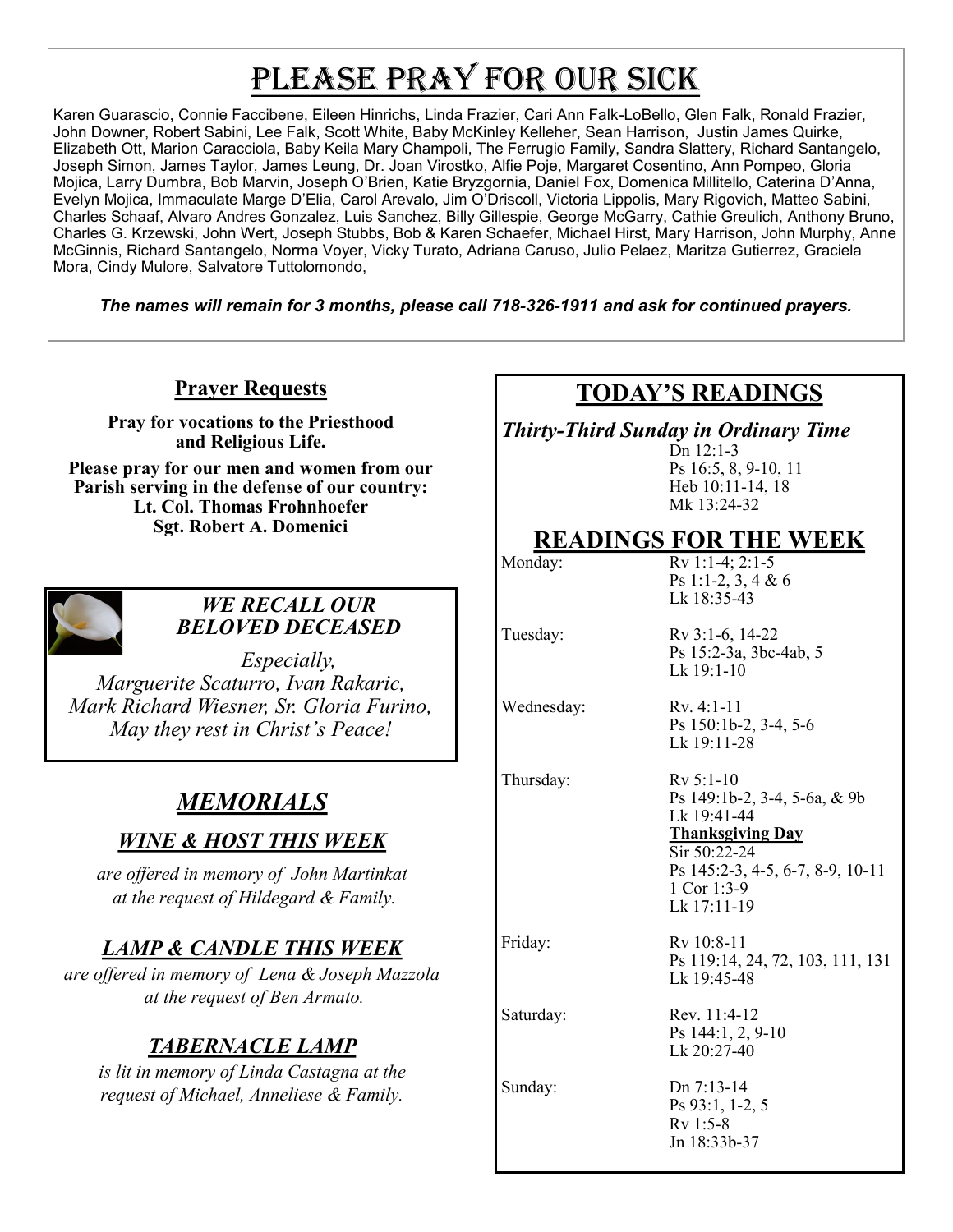**THE RECTORY WILL BE CLOSED ON THU., 11/22 AND FRI., 11/23 IN OBSERVANCE OF THE THANKSGIVING HOLIDAY MASSES ARE: THU., 11/22 AT 9:00 ONLY FRI., 11/23 AT 7:00 AND 9:00AM HAVE A HAPPY THANKSGIVING!**

#### **2019 CALENDARS**

**WE WILL DISTRUBUTE OUR TRADITIONAL CALENDARS ON THE WEEKEND OF NOVEMBER 24/25.**

**THEY WILL BE OUTSIDE OF EACH CONFESSIONAL IN THE CHURCH. OUR SINCEREST THANKS TO MICHAEL ROEMMELT OF MICHAEL'S FUNERAL HOME FOR HIS GENEROSITY.**

#### **PARISH REGISTRATION**

 Very often, people come to the Rectory asking for a certificate or letter attesting to their being active members of our Parish. That's hard for us to do, if there is no record of their being registered.

 All families worshiping here at St. Margaret's are encouraged to register with the Rectory Offices. All you have to do is complete the following information and drop it into the collection basket. We'll take it from there. Ĭ

| Name:              |  |  |
|--------------------|--|--|
| Address:           |  |  |
|                    |  |  |
|                    |  |  |
| Phone #: $($ $)$ - |  |  |

#### **ON THANKSGIVING DAY**

Thursday, November 22nd at the 9:00 am Mass, we invite you to bring food you will use for your dinner, and it will be blessed. The Clergy and parish staff wish you a Blessed Thanksgiving.

#### **ALTAR SERVERS**

 There will be a basic meeting in the church at 3:30 pm on Thursday, November 29 for boys and girls 5th Grade and up, who are interested in *becoming altar servers.* Applications have been distributed via the Academy and CCD classes; additional copies are available at the Rectory Offices during regular business hours. Please bring your signed application to the meeting.

 *Servers who already have been trained* should submit their completed information sheets as soon as possible so that we can prepare a schedule as we used to do. In the meanwhile, please check in at the Sacristy whenever coming to Mass to see if your assistance is needed.

#### **LITURGICAL MINISTERS MEETING**

 There will be a meeting and Holy Hour for **all liturgical ministers** - extraordinary ministers of Holy Communion, lectors, ushers and music ministers - in the church at 7:00 pm on Thursday, November 29.

*Please make every effort to attend.*



#### **MEMORIALIZE A MISSALETTE FOR 2019**

 You can put the name of a loved one on a missalette for one year. There are two types of forms: one "In Honor of (living)",

and one "In Memory of (deceased)". Each person who uses the missalette is asked to pray one Hail Mary for your intention. Forms are in the vestibule and on the radiators in the Church. Please fill out the form and return it to the Rectory as soon as possible, or place it in the collection basket in an envelope together with your \$10.00 donation for each commemoration.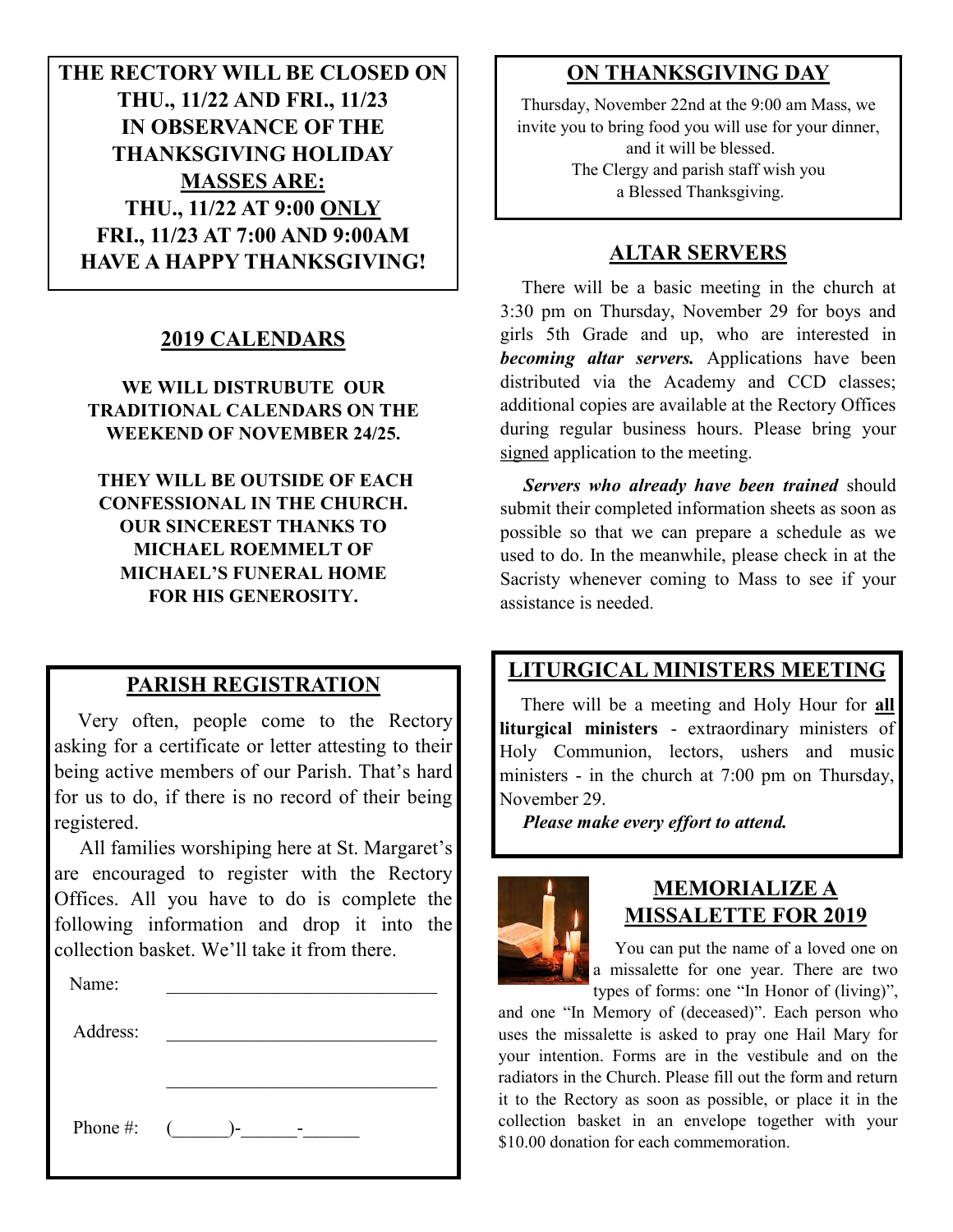### *FROM THE ACADEMY*

**SAVE THE DATE . . .** 



**Better Late than Never New Year's** 

**Masquerade Ball,** Friday, January 25 at 8pm in the Parish Center. Tickets are \$50 and include a hot buffet, soda, wine and beer.

Dance the night away. Dress to dazzle or disguise. Tickets will be available December 3; please call the School, **718-326-0922.**



#### **ADVENT PREPARATION**

 To enrich your 2018 Advent/ Christmas Preparation we have purchased copies of the *Magnificat Advent Companion*, a small booklet that contains prayers for the blessing of the

Advent Wreath and the Christmas Tree as well as readings and reflections for each day of the Advent season. It also has Advent Stations of the Cross and an Advent Penance Service.

 You can purchase these booklets for \$2.00 after all the Masses on November 24/25. They will also be available for purchase in the Gift Shop.

 If you long for the meaning of God in your life, this little booklet promises to bring you ever closer to the One Who promised: "I am with you always."

#### **SAINTLY DEVOTIONS**

 November is the month during which we honor all the saints. Do you have a particular devotion to one or more? Please write down the name of the saint (s) below, cut out the name (s) and drop the slip in the collection basket.

 $\mathcal{L}_\text{max}$  and the contract of the contract of the contract of the contract of the contract of the contract of the contract of the contract of the contract of the contract of the contract of the contract of the contrac  $\mathcal{L}_\text{max}$  and the contract of the contract of the contract of the contract of the contract of the contract of the contract of the contract of the contract of the contract of the contract of the contract of the contrac  $\mathcal{L}_\text{max}$  and the contract of the contract of the contract of the contract of the contract of the contract of the contract of the contract of the contract of the contract of the contract of the contract of the contrac

I have a devotion to:

#### **JUST A REMINDER . . .**

 While we no longer celebrate private memorial Masses, families who wish to have an annual or "month's mind" Mass offered for a loved one can join in the memorial Mass celebrated each month, for the repose of the souls of those buried from our church during the preceding month. Call the Rectory Offices to make the arrangements. **The next memorial Mass will be celebrated at 11:45am Saturday, December 15.** 

#### **GENERATIONS OF FAITH**

 Please keep up with your pledge payments for the **Generations of Faith** capital campaign to help us with needed maintenance projects on all of our buildings.

#### **THE ST. VINCENT dePAUL FOOD PANTRY** is located at 66-25 79 Place Middle Village, NY



#### **The pantry is open on WEDNESDAY AND SATURDAY from 10am to 12 Noon.**

*The Food Pantry is in need of the following foods for the Thanksgiving Holiday: canned vegetables and fruit, cranberry sauce, gravy, stuffing mix, instant mashed potatoes, cookies and coffee. As always, thank you for your generosity*

#### **ANNUAL CATHOLIC APPEAL**

 With \$72,836 from 242 pledges toward our Annual Catholic Appeal goal of\$69,365, we are over goal by \$3,471. **Only money above goal that is received by December 31 will come back to the Parish,** *so please complete your payments ASAP.*

 Help *support* **YOUR** *Parish* with whatever you can give, if you haven't made a pledge yet. Forms and envelopes are available along the side aisles of the church. The Campaign will end in just a few weeks, so act now.